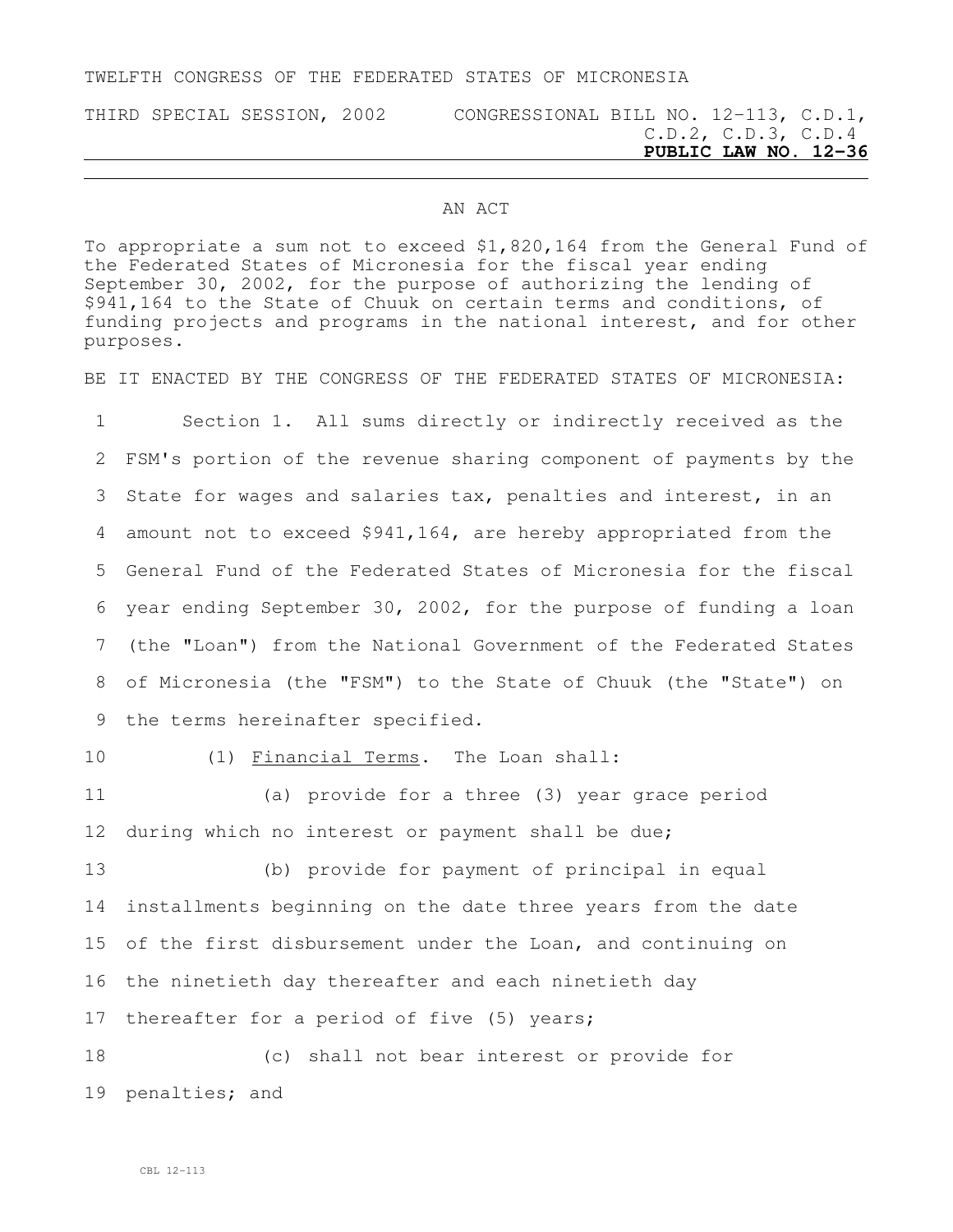(d) be used for the purpose of repaying money owed by the State in accordance with the Financial Stabilization Program, which payment shall be made directly to the creditor by the FSM. "Financial Stabilization Program" means the program established by the President of the Federated States of Micronesia (the "FSM") and the Governor of the State. The funds appropriated herein shall be first applied to pay off the State's obligations to the Social Security Administration in an amount not to exceed \$698,995; any remaining funds shall be applied to pay off existing accounts payable to offshore medical providers. (2) Loan Agreement. The Loan shall be evidenced by a Loan Agreement between the FSM and the State which: (a) is specifically and properly authorized by the legislature of the State; and (b) contains such other provisions as the President may require. (3) Delegation. While the President shall remain involved and informed, he may delegate the authority to negotiate, sign, and/or administer the Loan Agreement and other relevant documents. The right to delegate the performance of an act includes the right to ratify the performance of the act after the fact.

 (4) Authorization. The President of the FSM is hereby authorized to utilize the FSM's portion of revenue sharing on the penalties and interest component of delinquent tax proceeds owed by the State for wages and salaries tax, penalties and interest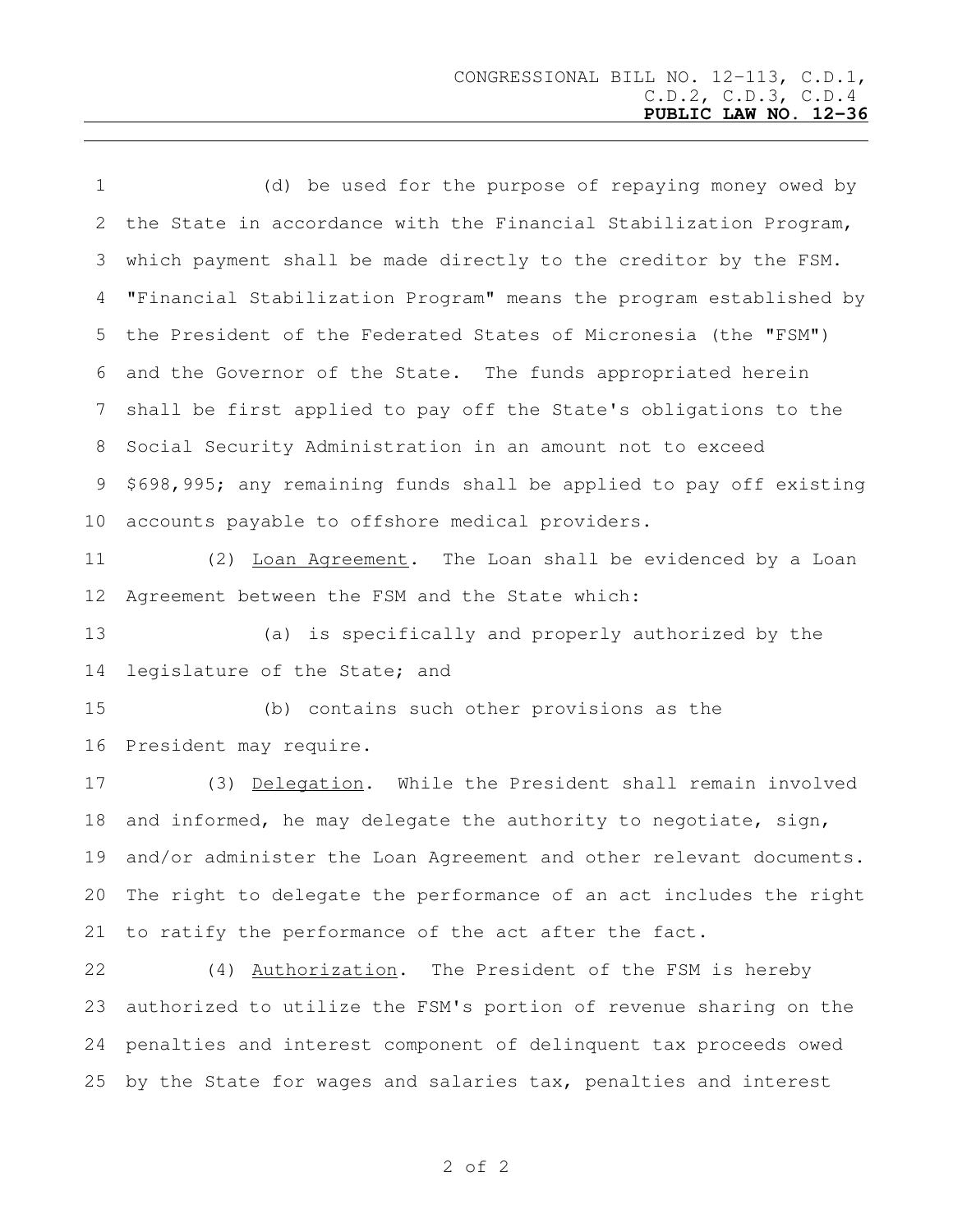for the purpose of repaying money owed by the State in accordance with the Financial Stabilization Program, subject to the limitations of the MOU and this act.

 (5) Reporting. The President of the FSM shall report to the Congress of the Federated States of Micronesia and the Governor of Chuuk State no later than December 31, 2002, on the expenditure of all funds appropriated by this section.

 Section 2. The sum of \$280,000, or so much thereof as may be necessary, is hereby appropriated from the General Fund of the Federated States of Micronesia for the fiscal year ending September 30, 2002, to assist the State of Pohnpei in funding the 2002 Micronesian Games scheduled to take place in the State of Pohnpei in 2002.

 Section 3. The sum of \$145,000, or so much thereof as may be necessary, is hereby appropriated from the General Fund of the Federated States of Micronesia for the fiscal year ending September 30, 2002, to be used to fund student scholarships for citizens from the State of Yap. The funds appropriated under this section shall be deemed to come from funds available under section 216(a)(3) of the Compact of the Free Association.

 Section 4. The sum of \$50,000, or so much thereof as may be necessary, is hereby appropriated from the General Fund of the Federated States of Micronesia for the fiscal year ending September 30, 2002, to construct or renovate the Kosrae Delegation Office of the Congress of the Federated States of Micronesia.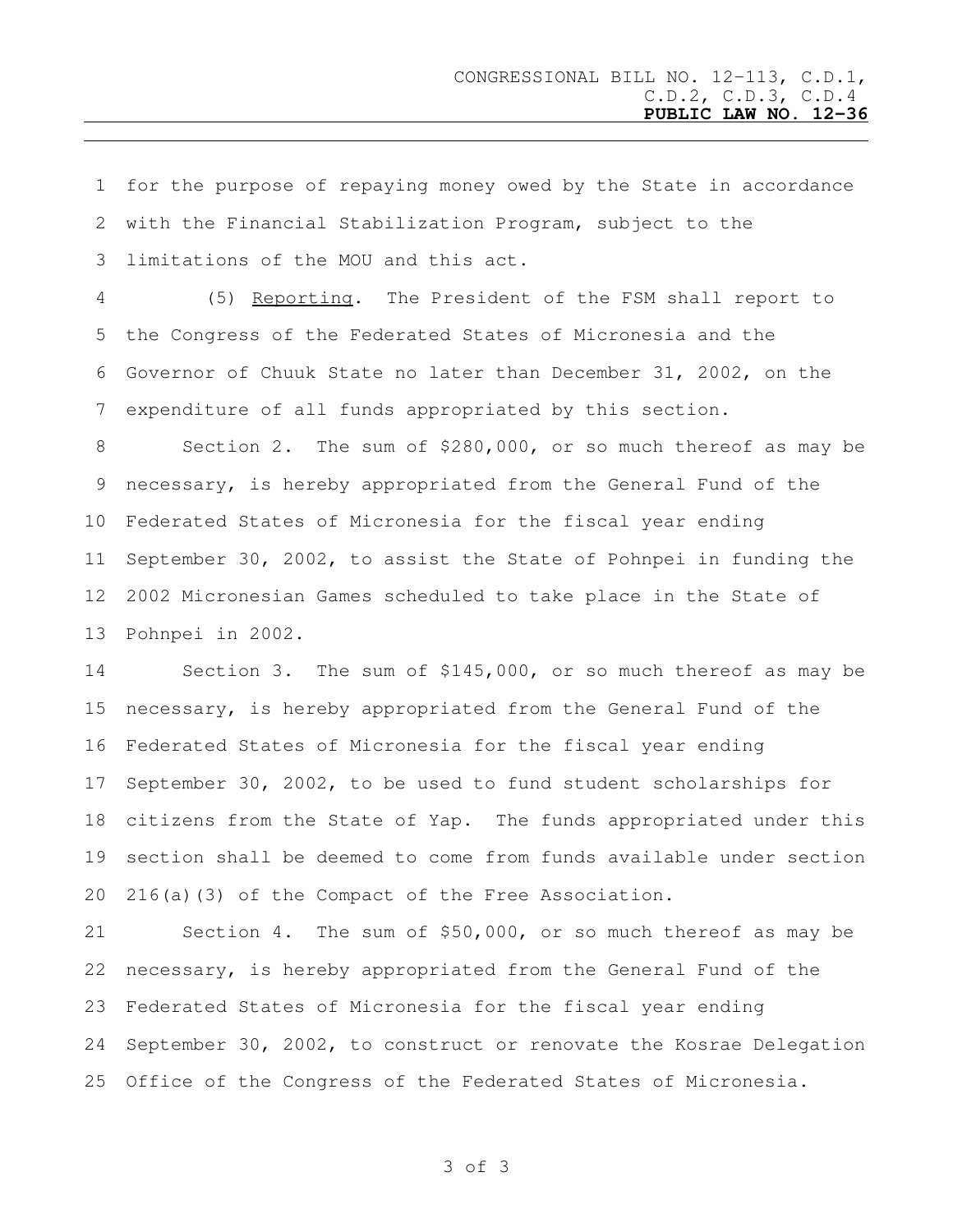| $1 \quad \blacksquare$<br>Section 5. The sum of $$124,000$ , or so much thereof as may be |
|-------------------------------------------------------------------------------------------|
| 2 necessary, is hereby appropriated from the General Fund of the                          |
| 3 Federated States of Micronesia for the fiscal year ending                               |
| 4 September 30, 2002, to fund the travel needs of the Joint                               |
| 5 Committee on Compact Economic Negotiations.                                             |
| 6<br>Section 6. The sum of $$280,000$ , or so much thereof as may be                      |
| 7 necessary, is hereby appropriated from the General Fund of the                          |
| 8 Federated States of Micronesia for the fiscal year ending                               |
| 9 September 30, 2002, for the construction and repair of damages to                       |
| 10 the outer island airstrips in the Nation.                                              |

 Section 7. All funds appropriated by this act shall be allotted, managed, administered, and accounted for in accordance with applicable law, including, by not limited to, the Financial Management Act of 1979. The allottee of all funds appropriated by sections 1, 3, 4, 5 and 6 of this act shall be the President of the Federated States of Micronesia or the President's designee. The allottee of all funds appropriated by section 2 of this act shall be the Governor of Pohnpei State. The allottees shall be responsible for ensuring that these funds, or so much thereof as may be necessary, are used solely for the purpose specified in this act, and that no obligations are incurred in excess of the sum appropriated. The authority of the allottees to obligate funds appropriated by this act shall not lapse.

 Section 8. In the event that any part or portion of this act shall be found to be invalid or unenforceable, then such part

of 4